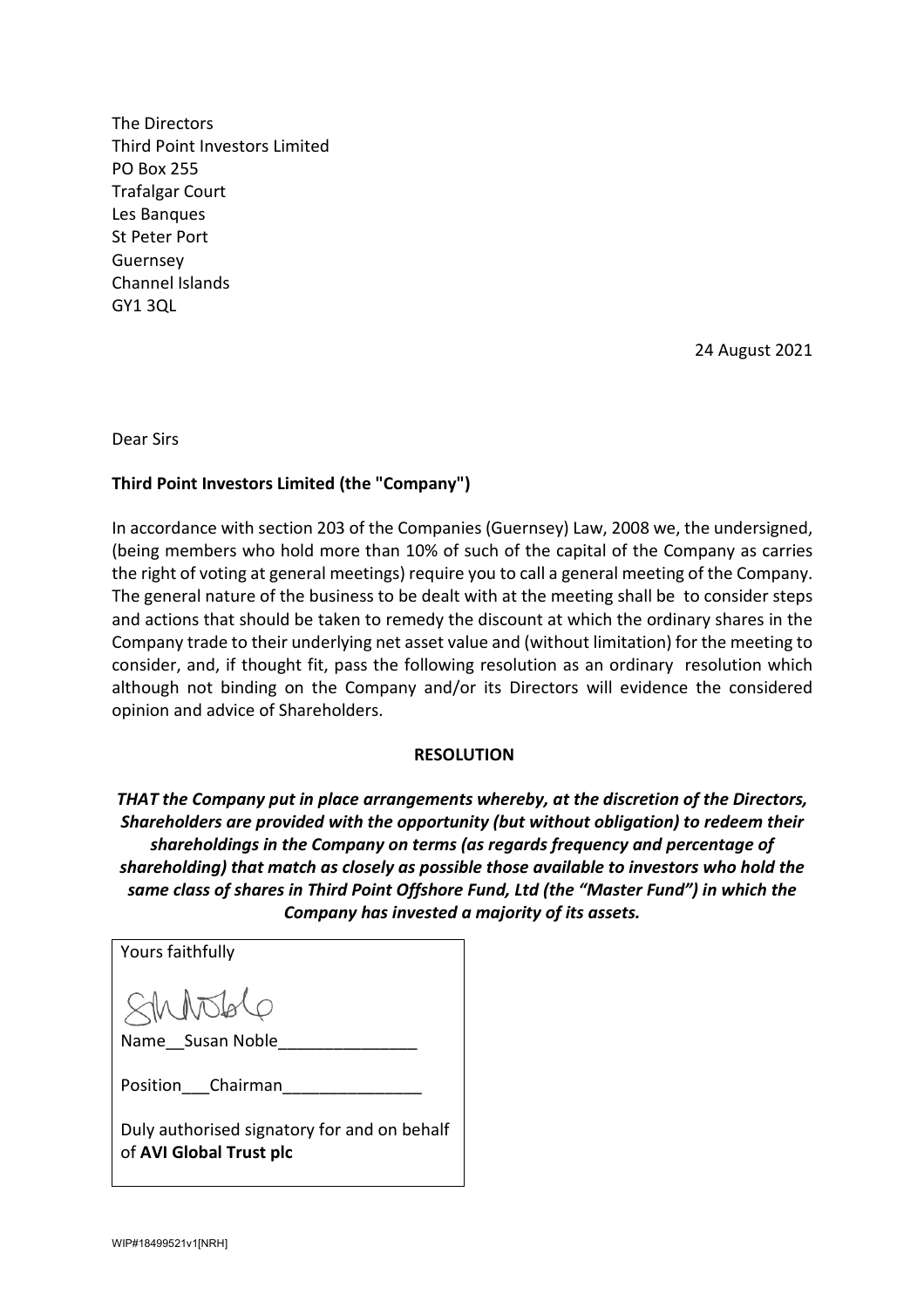The Directors Third Point Investors Limited PO Box 255 Trafalgar Court Les Banques St Peter Port Guernsey Channel Islands GY13QL

24 August 2021

Dear Sirs

## Third Point Investors Limited (the "Company")

In accordance with section 203 of the Companies (Guernsey Law, 2008 we, the undersigned, (being members who hold more than 10% of such of the capital of the Company as carries the right of voting at general meetings) require you to call a general meeting of the Company. The general nature of the business to be dealt with at the meeting shall be to consider steps and actions that should be taken to remedy the discount at which the ordinary shares in the Company trade to their underlying net asset value and (without limitation) for the meeting to consider, and, if thought fit, pass the following resolution as an ordinary resolution which although not binding on the Company and/or its Directors will evidence the considered opinion and advice of Shareholders.

## RESOLUTION

THAT the Company put in place arrangements whereby, at the discretion of the Directors, Shareholders are provided with the opportunity (but without obligation) to redeem their shareholdings in the Company on terms (as regards frequency and percentage of shareholding) that match as closely as possible those available to investors who hold the same class of shares in Third Point Offshore Fund, Ltd (the "Master Fund") in which the Company has invested a majority of its assets.

Yours faithfully

Exampling Reserved States of the Name<br>Name<br>Position Name<br>
Position<br>
Duly authorised signatory for and on behalf of AVI Global Trust plc

Yours faithfully

Yours faithfully<br>Name <del>J.J.N.CAPCAN</del><br>Position <u>AIRECTER</u>

Duly authorised signatory for and on behalf of Metage Funds Limited

Wolaglan

Yours faithfully

Yours faithfully<br>Name<br>Position Name<br>
Position<br>
Position<br>
Name<br>
Position Position<br>Name<br>Distinct the designation for and sub-Duly authorised signatories for and on behalf Yours faithfully

of **Global Value Fund Limited**<br>Yours faithfully<br>Name<br>Position Name<br>Position<br>Duly authorised signatory for and on behalf of Pinehurst Partners L.P.

WIP#18499521vl[NRH]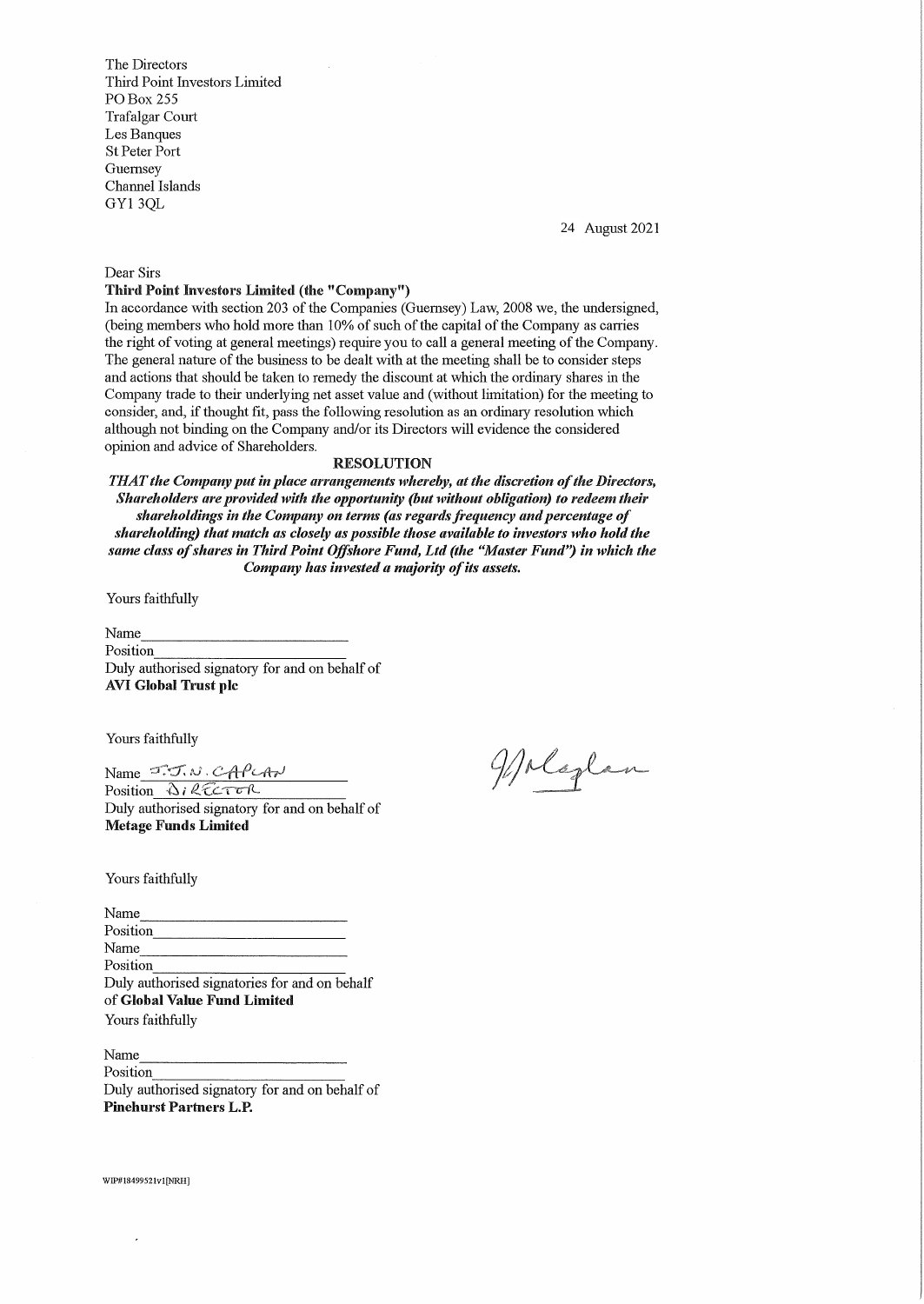| Yours faithfully                                                                                               |
|----------------------------------------------------------------------------------------------------------------|
| Name <u>_________________</u>                                                                                  |
| Position <u>___________________</u>                                                                            |
| Duly authorised signatory for and on behalf<br>of Metage Funds Limited                                         |
| Yours faithfully                                                                                               |
| <b>MILES STAUDE</b><br>Name                                                                                    |
| <b>DIRECTOR</b><br>Position                                                                                    |
| Instrone mr                                                                                                    |
| Name JONATHAN TROLLIP                                                                                          |
| Position CHAIRMAN                                                                                              |
| Duly authorised signatories for and on<br>behalf of Global Value Fund Limited                                  |
| Yours faithfully                                                                                               |
|                                                                                                                |
| Name and the set of the set of the set of the set of the set of the set of the set of the set of the set of th |
| Position<br><u> 1989 - Jan James James Barnett, fransk politik (d. 1989)</u>                                   |
| Duly authorised signatory for and on behalf<br>of Pinehurst Partners L.P.                                      |